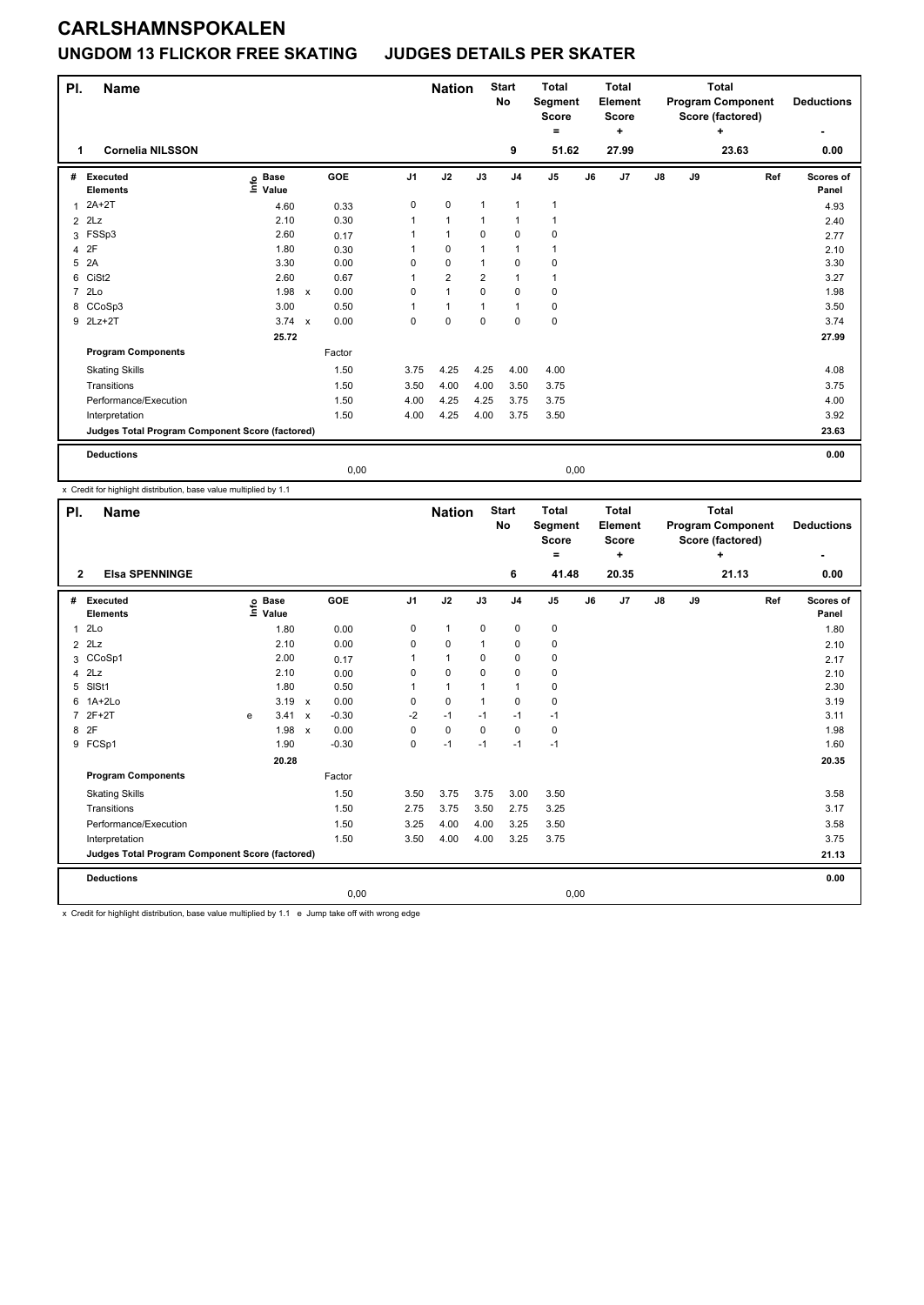### **UNGDOM 13 FLICKOR FREE SKATING JUDGES DETAILS PER SKATER**

| PI.            | Name                                            |                                  |              |      |                | <b>Nation</b> |              | <b>Start</b><br><b>No</b> | <b>Total</b><br>Segment<br><b>Score</b><br>۰ |    | <b>Total</b><br>Element<br><b>Score</b><br>÷ |    |    | <b>Total</b><br><b>Program Component</b><br>Score (factored)<br>÷ | <b>Deductions</b>         |
|----------------|-------------------------------------------------|----------------------------------|--------------|------|----------------|---------------|--------------|---------------------------|----------------------------------------------|----|----------------------------------------------|----|----|-------------------------------------------------------------------|---------------------------|
| 3              | <b>Danielle KRISTENSSON</b>                     |                                  |              |      |                |               |              | 4                         | 39.93                                        |    | 22.43                                        |    |    | 17.50                                                             | 0.00                      |
| #              | Executed<br><b>Elements</b>                     | <b>Base</b><br>e Base<br>⊑ Value | GOE          |      | J <sub>1</sub> | J2            | J3           | J <sub>4</sub>            | J <sub>5</sub>                               | J6 | J7                                           | J8 | J9 | Ref                                                               | <b>Scores of</b><br>Panel |
| 1              | 2Lo                                             | 1.80                             |              | 0.20 | 0              | $\mathbf 0$   | $\mathbf{1}$ | $\mathbf{1}$              | $\mathbf{1}$                                 |    |                                              |    |    |                                                                   | 2.00                      |
|                | 2 2Lz+2T                                        | 3.40                             |              | 0.10 |                | $\mathbf{1}$  | 0            | 0                         | 0                                            |    |                                              |    |    |                                                                   | 3.50                      |
|                | 3 FCSp2                                         | 2.30                             |              | 0.00 | 0              | $\mathbf 0$   | $\Omega$     | $\mathbf 0$               | 0                                            |    |                                              |    |    |                                                                   | 2.30                      |
| 4              | 1A                                              | 1.10                             |              | 0.13 | 0              | $\mathbf{1}$  | 1            | $\mathbf{1}$              | $\mathbf 0$                                  |    |                                              |    |    |                                                                   | 1.23                      |
| 5              | SISt <sub>2</sub>                               | 2.60                             |              | 0.00 | 0              | $\mathbf 0$   | $\mathbf 0$  | $\mathbf 0$               | $-1$                                         |    |                                              |    |    |                                                                   | 2.60                      |
| 6              | $2F+2T$                                         | 3.41                             | $\mathsf{x}$ | 0.10 |                | $\mathbf 0$   | $\Omega$     | $\mathbf 0$               | $\mathbf{1}$                                 |    |                                              |    |    |                                                                   | 3.51                      |
| $\overline{7}$ | 2Lo                                             | 1.98                             | $\mathsf{x}$ | 0.00 | 0              | $\mathbf 0$   | $\Omega$     | $\mathbf 0$               | $\mathbf 0$                                  |    |                                              |    |    |                                                                   | 1.98                      |
|                | 8 CCoSp3                                        | 3.00                             |              | 0.00 | 0              | $\mathbf 0$   | $\mathbf 0$  | $\mathbf 0$               | $\mathbf 0$                                  |    |                                              |    |    |                                                                   | 3.00                      |
|                | 9 2Lz                                           | 2.31                             | $\mathsf{x}$ | 0.00 | 0              | $\pmb{0}$     | $\mathbf{1}$ | $\mathbf 0$               | $\pmb{0}$                                    |    |                                              |    |    |                                                                   | 2.31                      |
|                |                                                 | 21.90                            |              |      |                |               |              |                           |                                              |    |                                              |    |    |                                                                   | 22.43                     |
|                | <b>Program Components</b>                       |                                  | Factor       |      |                |               |              |                           |                                              |    |                                              |    |    |                                                                   |                           |
|                | <b>Skating Skills</b>                           |                                  |              | 1.50 | 3.00           | 3.50          | 3.00         | 3.25                      | 3.25                                         |    |                                              |    |    |                                                                   | 3.17                      |
|                | Transitions                                     |                                  |              | 1.50 | 2.50           | 3.25          | 2.75         | 2.75                      | 3.00                                         |    |                                              |    |    |                                                                   | 2.83                      |
|                | Performance/Execution                           |                                  |              | 1.50 | 3.25           | 3.25          | 2.50         | 2.75                      | 3.25                                         |    |                                              |    |    |                                                                   | 3.08                      |
|                | Interpretation                                  |                                  |              | 1.50 | 2.50           | 3.25          | 2.50         | 2.75                      | 2.50                                         |    |                                              |    |    |                                                                   | 2.58                      |
|                | Judges Total Program Component Score (factored) |                                  |              |      |                |               |              |                           |                                              |    |                                              |    |    |                                                                   | 17.50                     |
|                | <b>Deductions</b>                               |                                  |              |      |                |               |              |                           |                                              |    |                                              |    |    |                                                                   | 0.00                      |
|                |                                                 |                                  |              | 0,00 |                |               |              |                           | 0,00                                         |    |                                              |    |    |                                                                   |                           |

x Credit for highlight distribution, base value multiplied by 1.1

| PI.            | <b>Name</b>                                     |          |                      | <b>Nation</b> |         | <b>Start</b><br>No | <b>Total</b><br>Segment<br><b>Score</b><br>۰ |             | <b>Total</b><br>Element<br><b>Score</b><br>÷ |       |    | <b>Total</b><br><b>Program Component</b><br>Score (factored)<br>÷ |    | <b>Deductions</b> |       |     |                    |
|----------------|-------------------------------------------------|----------|----------------------|---------------|---------|--------------------|----------------------------------------------|-------------|----------------------------------------------|-------|----|-------------------------------------------------------------------|----|-------------------|-------|-----|--------------------|
| 4              | <b>Tilda SILVERBORN</b>                         |          |                      |               |         |                    |                                              |             | $\mathbf 2$                                  | 37.33 |    | 19.70                                                             |    |                   | 17.63 |     | 0.00               |
| #              | Executed<br><b>Elements</b>                     | ١nf٥     | <b>Base</b><br>Value |               | GOE     | J <sub>1</sub>     | J2                                           | J3          | J <sub>4</sub>                               | J5    | J6 | J <sub>7</sub>                                                    | J8 | J9                |       | Ref | Scores of<br>Panel |
| $\mathbf{1}$   | 2Lz                                             |          | 2.10                 |               | 0.00    | 0                  | 0                                            | $-1$        | $\mathbf 0$                                  | 0     |    |                                                                   |    |                   |       |     | 2.10               |
| $\overline{2}$ | $2T+2T$                                         |          | 2.60                 |               | 0.00    | 0                  | 0                                            | 0           | 0                                            | 0     |    |                                                                   |    |                   |       |     | 2.60               |
|                | 3 FCCoSp3                                       |          | 3.00                 |               | 0.00    | $\Omega$           | 0                                            | $-1$        | 0                                            | 0     |    |                                                                   |    |                   |       |     | 3.00               |
|                | 4 SISt2                                         |          | 2.60                 |               | 0.00    | 0                  | 0                                            | 0           | 0                                            | 1     |    |                                                                   |    |                   |       |     | 2.60               |
|                | 5 2S+2Lo<                                       | $\hat{}$ | 2.86                 | $\mathsf{x}$  | $-0.33$ | $-1$               | $-2$                                         | $-2$        | $-1$                                         | $-2$  |    |                                                                   |    |                   |       |     | 2.53               |
|                | 6 2Lo                                           |          | 1.98 x               |               | 0.00    | $\Omega$           | 0                                            | $\Omega$    | $-1$                                         | 0     |    |                                                                   |    |                   |       |     | 1.98               |
|                | 7 2F                                            |          | 1.98 x               |               | $-0.30$ | 0                  | $-1$                                         | $-1$        | $-1$                                         | $-1$  |    |                                                                   |    |                   |       |     | 1.68               |
|                | 8 1A                                            |          | 1.21 x               |               | 0.00    | 0                  | 0                                            | $\mathbf 0$ | 0                                            | 0     |    |                                                                   |    |                   |       |     | 1.21               |
|                | 9 CCoSp1                                        |          | 2.00                 |               | 0.00    | $\Omega$           | 0                                            | $\Omega$    | 0                                            | 0     |    |                                                                   |    |                   |       |     | 2.00               |
|                |                                                 |          | 20.33                |               |         |                    |                                              |             |                                              |       |    |                                                                   |    |                   |       |     | 19.70              |
|                | <b>Program Components</b>                       |          |                      |               | Factor  |                    |                                              |             |                                              |       |    |                                                                   |    |                   |       |     |                    |
|                | <b>Skating Skills</b>                           |          |                      |               | 1.50    | 3.25               | 3.25                                         | 2.75        | 2.75                                         | 3.25  |    |                                                                   |    |                   |       |     | 3.08               |
|                | Transitions                                     |          |                      |               | 1.50    | 2.75               | 3.00                                         | 2.50        | 2.50                                         | 3.00  |    |                                                                   |    |                   |       |     | 2.75               |
|                | Performance/Execution                           |          |                      |               | 1.50    | 3.25               | 3.50                                         | 2.50        | 2.50                                         | 3.25  |    |                                                                   |    |                   |       |     | 3.00               |
|                | Interpretation                                  |          |                      |               | 1.50    | 2.75               | 3.25                                         | 2.25        | 2.75                                         | 3.25  |    |                                                                   |    |                   |       |     | 2.92               |
|                | Judges Total Program Component Score (factored) |          |                      |               |         |                    |                                              |             |                                              |       |    |                                                                   |    |                   |       |     | 17.63              |
|                | <b>Deductions</b>                               |          |                      |               |         |                    |                                              |             |                                              |       |    |                                                                   |    |                   |       |     | 0.00               |
|                |                                                 |          |                      |               | 0,00    |                    |                                              |             |                                              | 0,00  |    |                                                                   |    |                   |       |     |                    |
|                |                                                 |          |                      |               |         |                    |                                              |             |                                              |       |    |                                                                   |    |                   |       |     |                    |

< Under-rotated jump x Credit for highlight distribution, base value multiplied by 1.1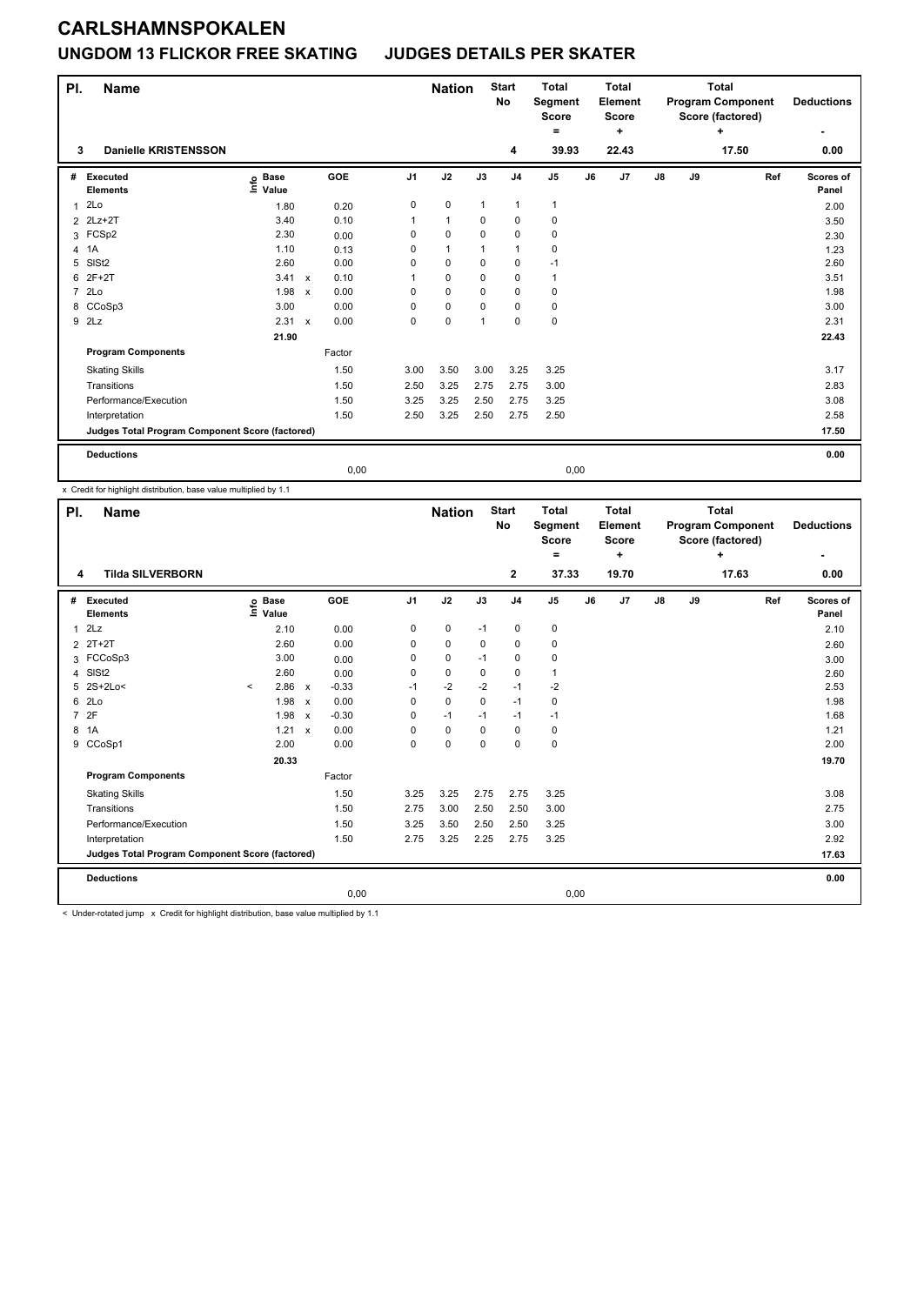#### **UNGDOM 13 FLICKOR FREE SKATING JUDGES DETAILS PER SKATER**

| PI.            | <b>Name</b>                                     |         |                      | <b>Nation</b>           |         | <b>Start</b><br>No | <b>Total</b><br>Segment<br><b>Score</b><br>۰ |                | Total<br>Element<br><b>Score</b><br>÷ |                |    | Total<br><b>Program Component</b><br>Score (factored)<br>٠ | <b>Deductions</b> |    |       |                    |
|----------------|-------------------------------------------------|---------|----------------------|-------------------------|---------|--------------------|----------------------------------------------|----------------|---------------------------------------|----------------|----|------------------------------------------------------------|-------------------|----|-------|--------------------|
| 5              | Emma KIVIOJA                                    |         |                      |                         |         |                    |                                              |                | 7                                     | 37.01          |    | 16.37                                                      |                   |    | 21.64 | 1.00               |
| #              | Executed<br><b>Elements</b>                     | ۴۵      | <b>Base</b><br>Value | GOE                     |         | J <sub>1</sub>     | J2                                           | J3             | J <sub>4</sub>                        | J <sub>5</sub> | J6 | J7                                                         | J8                | J9 | Ref   | Scores of<br>Panel |
| $\mathbf{1}$   | 2F                                              |         | 1.80                 | $-0.90$                 |         | $-3$               | $-3$                                         | $-3$           | $-3$                                  | $-3$           |    |                                                            |                   |    |       | 0.90               |
| $\overline{2}$ | 1A                                              |         | 1.10                 |                         | 0.07    | 0                  | $\mathbf{1}$                                 | 1              | 0                                     | 0              |    |                                                            |                   |    |       | 1.17               |
| 3              | 2F<+2T<                                         | $\prec$ | 2.20                 | $-0.60$                 |         | $-1$               | $-3$                                         | $-2$           | $-2$                                  | $-2$           |    |                                                            |                   |    |       | 1.60               |
|                | 4 CCoSp3                                        |         | 3.00                 |                         | 0.67    |                    | $\overline{\mathbf{c}}$                      | $\overline{2}$ | $\mathbf{1}$                          | 1              |    |                                                            |                   |    |       | 3.67               |
| 5              | 2S+2Lo<<                                        | <<      | 1.98                 | $-0.60$<br>$\mathsf{x}$ |         | $-2$               | $-3$                                         | $-3$           | $-3$                                  | $-3$           |    |                                                            |                   |    |       | 1.38               |
| 6              | 2T                                              |         | $1.43 \times$        |                         | 0.00    | 0                  | $\mathbf 0$                                  | $-1$           | 0                                     | 0              |    |                                                            |                   |    |       | 1.43               |
| $\overline{7}$ | 2Lz                                             | e       | 1.65                 | $-0.60$<br>$\mathsf{x}$ |         | $-2$               | $-2$                                         | $-2$           | $-3$                                  | $-2$           |    |                                                            |                   |    |       | 1.05               |
| 8              | SISt <sub>2</sub>                               |         | 2.60                 | $-0.20$                 |         | $-1$               | $\mathbf 0$                                  | $\mathbf 0$    | $-1$                                  | $-1$           |    |                                                            |                   |    |       | 2.40               |
|                | 9 FSSp3                                         |         | 2.60                 |                         | 0.17    | 0                  | $\mathbf{1}$                                 | 1              | $\mathbf 0$                           | 0              |    |                                                            |                   |    |       | 2.77               |
|                |                                                 |         | 18.36                |                         |         |                    |                                              |                |                                       |                |    |                                                            |                   |    |       | 16.37              |
|                | <b>Program Components</b>                       |         |                      | Factor                  |         |                    |                                              |                |                                       |                |    |                                                            |                   |    |       |                    |
|                | <b>Skating Skills</b>                           |         |                      |                         | 1.50    | 3.50               | 4.00                                         | 4.50           | 3.50                                  | 3.75           |    |                                                            |                   |    |       | 3.75               |
|                | Transitions                                     |         |                      |                         | 1.50    | 2.75               | 3.75                                         | 4.25           | 3.00                                  | 3.50           |    |                                                            |                   |    |       | 3.42               |
|                | Performance/Execution                           |         |                      |                         | 1.50    | 3.00               | 4.00                                         | 4.00           | 3.25                                  | 3.50           |    |                                                            |                   |    |       | 3.58               |
|                | Interpretation                                  |         |                      |                         | 1.50    | 3.50               | 4.00                                         | 4.25           | 3.50                                  | 3.25           |    |                                                            |                   |    |       | 3.67               |
|                | Judges Total Program Component Score (factored) |         |                      |                         |         |                    |                                              |                |                                       |                |    |                                                            |                   |    |       | 21.64              |
|                | <b>Deductions</b>                               |         |                      | Falls:                  | $-1.00$ |                    |                                              |                |                                       |                |    |                                                            |                   |    |       | $-1.00$            |
|                |                                                 |         |                      |                         | 0,00    |                    |                                              |                |                                       | 0,00           |    |                                                            |                   |    |       |                    |

< Under-rotated jump << Downgraded jump x Credit for highlight distribution, base value multiplied by 1.1 e Jump take off with wrong edge

| PI.            | <b>Name</b>                                     |                              |                           | <b>Nation</b> |                | <b>Start</b><br>No | <b>Total</b><br>Segment<br><b>Score</b> |                | <b>Total</b><br>Element<br><b>Score</b> |    |            | <b>Total</b><br><b>Program Component</b><br>Score (factored) |    | <b>Deductions</b> |     |                    |
|----------------|-------------------------------------------------|------------------------------|---------------------------|---------------|----------------|--------------------|-----------------------------------------|----------------|-----------------------------------------|----|------------|--------------------------------------------------------------|----|-------------------|-----|--------------------|
| 6              | <b>Klara ARELL</b>                              |                              |                           |               |                |                    |                                         | 3              | ۰<br>36.52                              |    | ÷<br>19.14 |                                                              |    | ÷<br>17.38        |     | 0.00               |
|                |                                                 |                              |                           |               |                |                    |                                         |                |                                         |    |            |                                                              |    |                   |     |                    |
| #              | <b>Executed</b><br><b>Elements</b>              | <b>Base</b><br>lnfo<br>Value |                           | <b>GOE</b>    | J <sub>1</sub> | J2                 | J3                                      | J <sub>4</sub> | J <sub>5</sub>                          | J6 | J7         | $\mathsf{J}8$                                                | J9 |                   | Ref | Scores of<br>Panel |
| 1              | 2Lo+2Lo                                         | 3.60                         |                           | $-0.30$       | 0              | $-1$               | $-1$                                    | $-1$           | $-1$                                    |    |            |                                                              |    |                   |     | 3.30               |
|                | 2 2F+2T                                         | 3.10                         |                           | 0.00          | 0              | $\mathbf 0$        | 0                                       | $-1$           | 0                                       |    |            |                                                              |    |                   |     | 3.10               |
| 3              | 2S                                              | 1.30                         |                           | 0.00          | 0              | 0                  | 0                                       | 0              | 0                                       |    |            |                                                              |    |                   |     | 1.30               |
|                | 4 FCCoSp2                                       | 2.50                         |                           | $-0.10$       | 0              | $-1$               | 0                                       | $\pmb{0}$      | $-3$                                    |    |            |                                                              |    |                   |     | 2.40               |
| 5              | 2Lz                                             | 2.10                         |                           | $-0.40$       | $-1$           | $-2$               | $-1$                                    | $-2$           | $-1$                                    |    |            |                                                              |    |                   |     | 1.70               |
| 6              | SISt1                                           | 1.80                         |                           | 0.00          | 0              | $\mathbf 0$        | 0                                       | $\mathbf 0$    | 0                                       |    |            |                                                              |    |                   |     | 1.80               |
| $\overline{7}$ | 2T                                              | 1.43                         | $\boldsymbol{\mathsf{x}}$ | 0.00          | 0              | $\mathbf 0$        | $\Omega$                                | 0              | 0                                       |    |            |                                                              |    |                   |     | 1.43               |
| 8              | 1A                                              | 1.21                         | $\boldsymbol{\mathsf{x}}$ | 0.00          | 0              | $\mathbf 0$        | 0                                       | $\mathbf 0$    | $\pmb{0}$                               |    |            |                                                              |    |                   |     | 1.21               |
| 9              | CCoSp3                                          | 3.00                         |                           | $-0.10$       | 0              | 0                  | 0                                       | $-1$           | $-2$                                    |    |            |                                                              |    |                   |     | 2.90               |
|                |                                                 | 20.04                        |                           |               |                |                    |                                         |                |                                         |    |            |                                                              |    |                   |     | 19.14              |
|                | <b>Program Components</b>                       |                              |                           | Factor        |                |                    |                                         |                |                                         |    |            |                                                              |    |                   |     |                    |
|                | <b>Skating Skills</b>                           |                              |                           | 1.50          | 3.00           | 3.25               | 2.75                                    | 3.00           | 3.25                                    |    |            |                                                              |    |                   |     | 3.08               |
|                | Transitions                                     |                              |                           | 1.50          | 2.25           | 3.00               | 2.75                                    | 2.75           | 2.75                                    |    |            |                                                              |    |                   |     | 2.75               |
|                | Performance/Execution                           |                              |                           | 1.50          | 3.25           | 3.25               | 2.50                                    | 2.50           | 3.00                                    |    |            |                                                              |    |                   |     | 2.92               |
|                | Interpretation                                  |                              |                           | 1.50          | 2.75           | 3.50               | 2.50                                    | 2.75           | 3.00                                    |    |            |                                                              |    |                   |     | 2.83               |
|                | Judges Total Program Component Score (factored) |                              |                           |               |                |                    |                                         |                |                                         |    |            |                                                              |    |                   |     | 17.38              |
|                | <b>Deductions</b>                               |                              |                           |               |                |                    |                                         |                |                                         |    |            |                                                              |    |                   |     | 0.00               |
|                |                                                 |                              |                           | 0,00          |                |                    |                                         |                | 0,00                                    |    |            |                                                              |    |                   |     |                    |
|                |                                                 |                              |                           |               |                |                    |                                         |                |                                         |    |            |                                                              |    |                   |     |                    |

x Credit for highlight distribution, base value multiplied by 1.1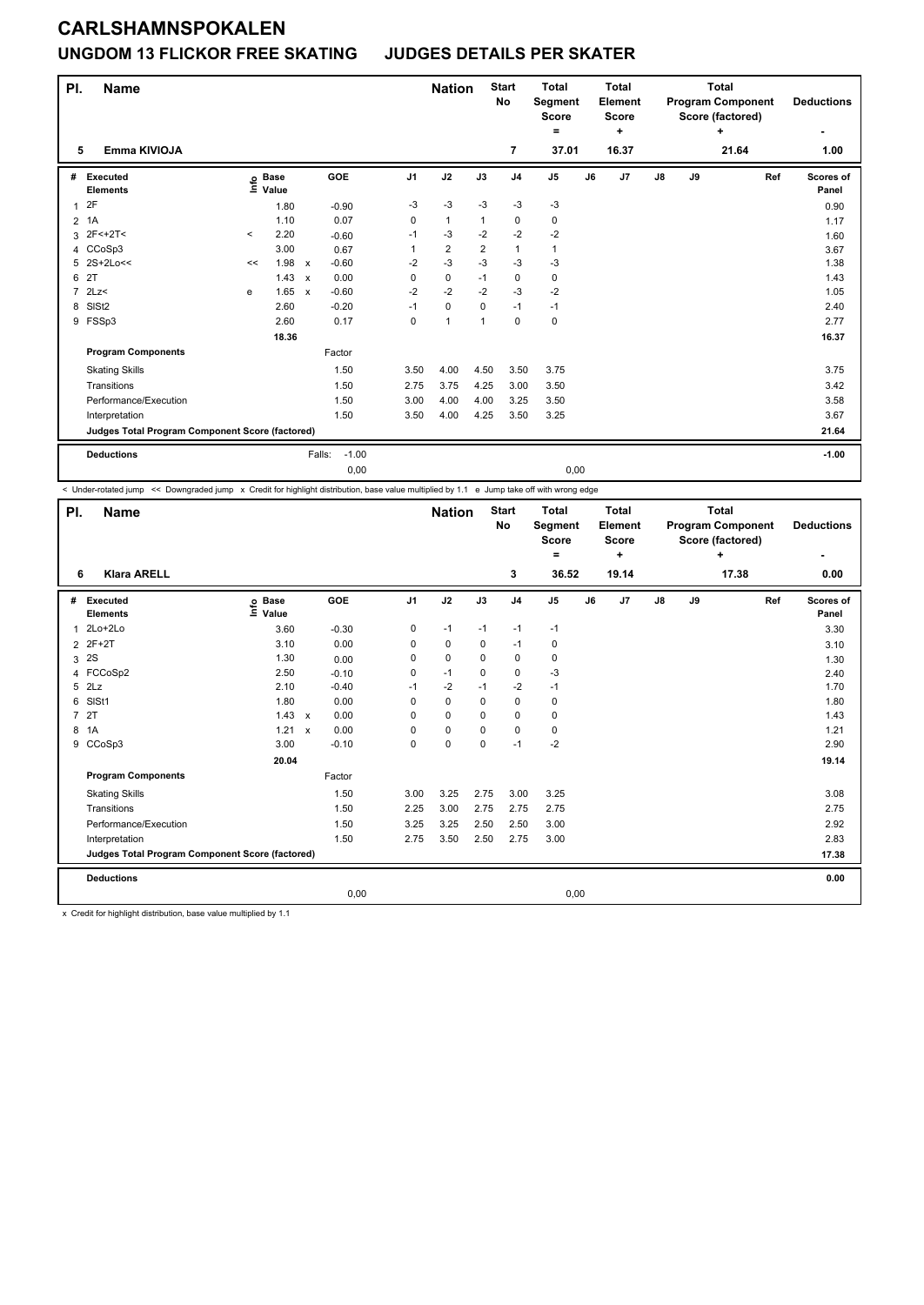#### **UNGDOM 13 FLICKOR FREE SKATING JUDGES DETAILS PER SKATER**

| PI.            | Name                                            |                              |              |         |                | <b>Nation</b> |              | <b>Start</b><br>No | <b>Total</b><br>Segment<br>Score<br>۰ |    | <b>Total</b><br>Element<br><b>Score</b><br>÷ |    |    | <b>Total</b><br><b>Program Component</b><br>Score (factored)<br>÷ | <b>Deductions</b>  |
|----------------|-------------------------------------------------|------------------------------|--------------|---------|----------------|---------------|--------------|--------------------|---------------------------------------|----|----------------------------------------------|----|----|-------------------------------------------------------------------|--------------------|
| 7              | <b>Molly BENGTSSON</b>                          |                              |              |         |                |               |              | 8                  | 36.24                                 |    | 17.99                                        |    |    | 20.25                                                             | 2.00               |
| #              | Executed<br><b>Elements</b>                     | <b>Base</b><br>lnfo<br>Value |              | GOE     | J <sub>1</sub> | J2            | J3           | J <sub>4</sub>     | J <sub>5</sub>                        | J6 | J <sub>7</sub>                               | J8 | J9 | Ref                                                               | Scores of<br>Panel |
| $\mathbf{1}$   | 2S                                              | 1.30                         |              | 0.20    | $\mathbf{1}$   | $\mathbf{1}$  | $\mathbf{1}$ | $\mathbf{1}$       | $\mathbf{1}$                          |    |                                              |    |    |                                                                   | 1.50               |
|                | 2 2Lz+2T                                        | 3.40                         |              | 0.00    | 0              | $-1$          | $\mathbf{1}$ | 0                  | $\pmb{0}$                             |    |                                              |    |    |                                                                   | 3.40               |
|                | 3 FCSp1                                         | 1.90                         |              | $-0.60$ | $-1$           | $-2$          | $-2$         | $-2$               | $-2$                                  |    |                                              |    |    |                                                                   | 1.30               |
| 4              | 2F                                              | 1.80                         |              | 0.20    | 1              | $\mathbf{1}$  | $\Omega$     | $\mathbf 0$        | $\mathbf{1}$                          |    |                                              |    |    |                                                                   | 2.00               |
| 5              | 1A                                              | 1.10                         |              | $-0.60$ | $-3$           | $-3$          | $-3$         | $-3$               | $-3$                                  |    |                                              |    |    |                                                                   | 0.50               |
| 6              | 2 <sub>LO</sub>                                 | 1.98                         | $\mathsf{x}$ | 0.00    | $\Omega$       | $\Omega$      | $\Omega$     | $-1$               | $\mathbf 0$                           |    |                                              |    |    |                                                                   | 1.98               |
| $\overline{7}$ | SISt1                                           | 1.80                         |              | 0.00    | 1              | $\mathbf 0$   | 0            | $\mathbf 0$        | 0                                     |    |                                              |    |    |                                                                   | 1.80               |
|                | 8 2F+2T                                         | 3.41                         | $\mathsf{x}$ | $-0.90$ | -3             | $-3$          | $-3$         | -3                 | $-3$                                  |    |                                              |    |    |                                                                   | 2.51               |
|                | 9 CCoSp3                                        | 3.00                         |              | 0.00    | $\Omega$       | $\mathbf 0$   | $\Omega$     | $\mathbf 0$        | $\pmb{0}$                             |    |                                              |    |    |                                                                   | 3.00               |
|                |                                                 | 19.69                        |              |         |                |               |              |                    |                                       |    |                                              |    |    |                                                                   | 17.99              |
|                | <b>Program Components</b>                       |                              |              | Factor  |                |               |              |                    |                                       |    |                                              |    |    |                                                                   |                    |
|                | <b>Skating Skills</b>                           |                              |              | 1.50    | 3.50           | 3.75          | 3.75         | 3.50               | 3.50                                  |    |                                              |    |    |                                                                   | 3.58               |
|                | Transitions                                     |                              |              | 1.50    | 3.00           | 3.50          | 3.50         | 3.00               | 3.50                                  |    |                                              |    |    |                                                                   | 3.33               |
|                | Performance/Execution                           |                              |              | 1.50    | 3.25           | 3.50          | 3.50         | 3.25               | 3.25                                  |    |                                              |    |    |                                                                   | 3.33               |
|                | Interpretation                                  |                              |              | 1.50    | 3.25           | 3.50          | 3.25         | 3.00               | 3.25                                  |    |                                              |    |    |                                                                   | 3.25               |
|                | Judges Total Program Component Score (factored) |                              |              |         |                |               |              |                    |                                       |    |                                              |    |    |                                                                   | 20.25              |
|                | <b>Deductions</b>                               |                              | Falls:       | $-2.00$ |                |               |              |                    |                                       |    |                                              |    |    |                                                                   | $-2.00$            |
|                |                                                 |                              |              | 0,00    |                |               |              |                    | 0,00                                  |    |                                              |    |    |                                                                   |                    |

x Credit for highlight distribution, base value multiplied by 1.1

| PI. | <b>Name</b>                                                                                                    |         |                            |              |         |                | <b>Nation</b> |             | <b>Start</b><br><b>No</b> | <b>Total</b><br>Segment<br><b>Score</b><br>۰ |    | <b>Total</b><br>Element<br><b>Score</b><br>÷ |               | <b>Total</b><br><b>Program Component</b><br>Score (factored) |            | <b>Deductions</b> |                    |
|-----|----------------------------------------------------------------------------------------------------------------|---------|----------------------------|--------------|---------|----------------|---------------|-------------|---------------------------|----------------------------------------------|----|----------------------------------------------|---------------|--------------------------------------------------------------|------------|-------------------|--------------------|
| 8   | <b>Jennifer BUTINA</b>                                                                                         |         |                            |              |         |                |               |             | 1                         | 35.11                                        |    | 17.36                                        |               |                                                              | ÷<br>17.75 |                   | 0.00               |
|     | # Executed<br><b>Elements</b>                                                                                  |         | e Base<br>E Value<br>Value |              | GOE     | J <sub>1</sub> | J2            | J3          | J <sub>4</sub>            | J <sub>5</sub>                               | J6 | J7                                           | $\mathsf{J}8$ | J9                                                           |            | Ref               | Scores of<br>Panel |
| 1   | $2T+2T$                                                                                                        |         | 2.60                       |              | $-0.07$ | $-1$           | $\pmb{0}$     | $\mathbf 0$ | $-1$                      | 0                                            |    |                                              |               |                                                              |            |                   | 2.53               |
|     | 2 1Lz+1Lo                                                                                                      |         | 1.10                       |              | 0.13    | 0              | 1             |             | 1                         | 0                                            |    |                                              |               |                                                              |            |                   | 1.23               |
| 3   | 2Lo                                                                                                            |         | 1.80                       |              | 0.00    | 0              | 0             | $\Omega$    | 0                         | 0                                            |    |                                              |               |                                                              |            |                   | 1.80               |
|     | 4 FSSp3                                                                                                        |         | 2.60                       |              | 0.33    | 0              | $\mathbf{1}$  |             | $\mathbf 0$               | 1                                            |    |                                              |               |                                                              |            |                   | 2.93               |
|     | $5$ $2F<$                                                                                                      | $\,<\,$ | 1.43                       | $\mathsf{x}$ | $-0.30$ | $-1$           | $-1$          | $-1$        | $-1$                      | $-1$                                         |    |                                              |               |                                                              |            |                   | 1.13               |
| 6   | <b>2S</b>                                                                                                      |         | $1.43 \times$              |              | 0.13    | 0              | $\mathbf{1}$  |             | 0                         | 1                                            |    |                                              |               |                                                              |            |                   | 1.56               |
|     | 7 1A                                                                                                           |         | 1.21                       | $\mathsf{x}$ | 0.00    | 0              | 0             | 0           | 0                         | 0                                            |    |                                              |               |                                                              |            |                   | 1.21               |
|     | 8 CCoSp3                                                                                                       |         | 3.00                       |              | 0.17    | 0              | 0             |             | $\mathbf{1}$              | 0                                            |    |                                              |               |                                                              |            |                   | 3.17               |
|     | 9 SISt1                                                                                                        |         | 1.80                       |              | 0.00    | 0              | $\mathbf 0$   | 1           | $\mathbf 0$               | 0                                            |    |                                              |               |                                                              |            |                   | 1.80               |
|     |                                                                                                                |         | 16.97                      |              |         |                |               |             |                           |                                              |    |                                              |               |                                                              |            |                   | 17.36              |
|     | <b>Program Components</b>                                                                                      |         |                            |              | Factor  |                |               |             |                           |                                              |    |                                              |               |                                                              |            |                   |                    |
|     | <b>Skating Skills</b>                                                                                          |         |                            |              | 1.50    | 3.00           | 3.00          | 3.00        | 2.50                      | 3.00                                         |    |                                              |               |                                                              |            |                   | 3.00               |
|     | Transitions                                                                                                    |         |                            |              | 1.50    | 2.50           | 3.00          | 2.75        | 2.25                      | 3.25                                         |    |                                              |               |                                                              |            |                   | 2.75               |
|     | Performance/Execution                                                                                          |         |                            |              | 1.50    | 2.75           | 3.25          | 3.00        | 2.50                      | 3.25                                         |    |                                              |               |                                                              |            |                   | 3.00               |
|     | Interpretation                                                                                                 |         |                            |              | 1.50    | 2.75           | 3.25          | 3.25        | 2.25                      | 3.25                                         |    |                                              |               |                                                              |            |                   | 3.08               |
|     | Judges Total Program Component Score (factored)                                                                |         |                            |              |         |                |               |             |                           |                                              |    |                                              |               |                                                              |            |                   | 17.75              |
|     | <b>Deductions</b>                                                                                              |         |                            |              |         |                |               |             |                           |                                              |    |                                              |               |                                                              |            |                   | 0.00               |
|     |                                                                                                                |         |                            |              | 0,00    |                |               |             |                           | 0,00                                         |    |                                              |               |                                                              |            |                   |                    |
|     | a chiada a casasa di Silaya (1991). Que distribuidade de de sale distance de la constitución de distribuidad d |         |                            |              |         |                |               |             |                           |                                              |    |                                              |               |                                                              |            |                   |                    |

er-rotated jump x Credit for highlight distribution, base value multiplied by 1.1